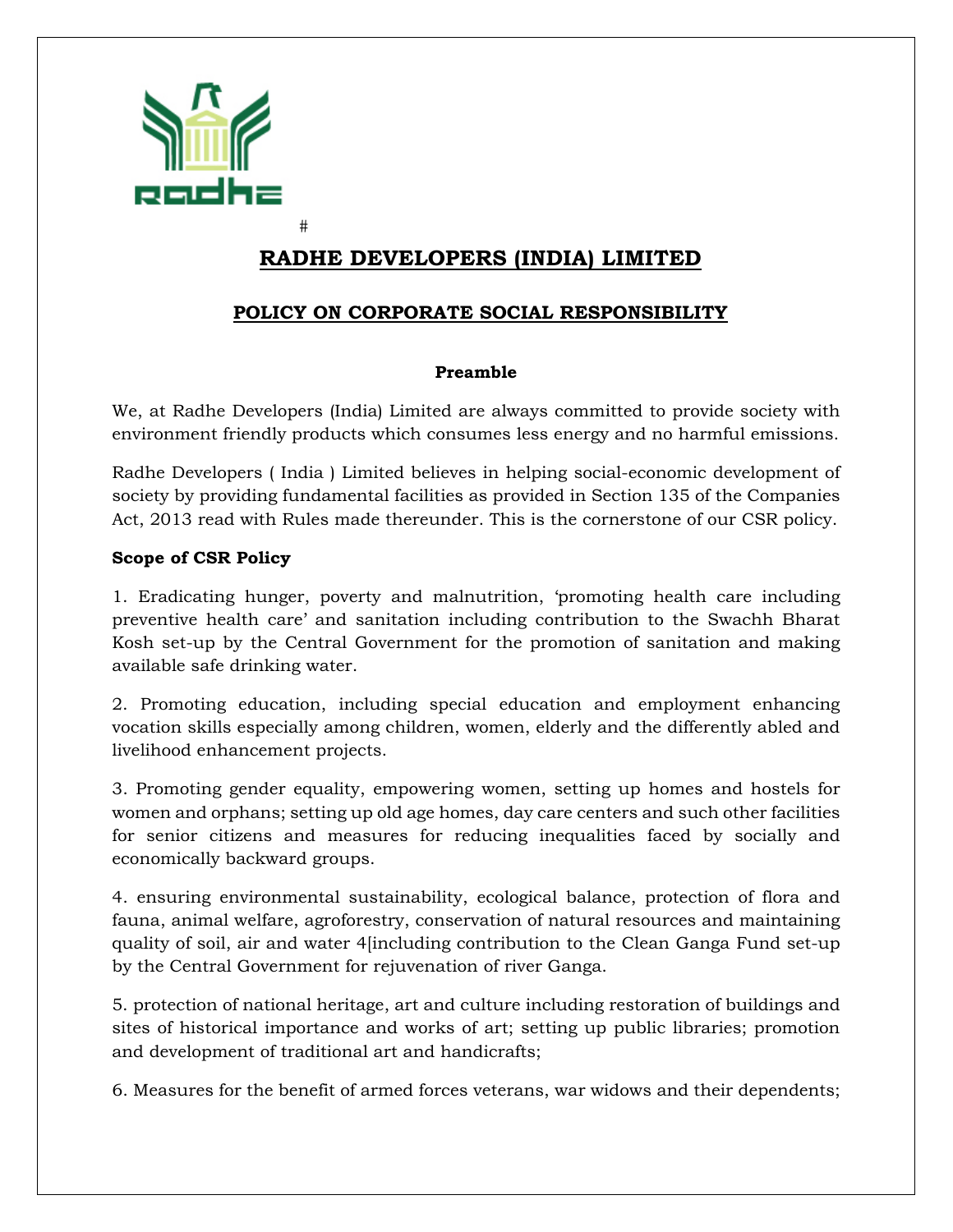

# 7. Training to promote rural sports, nationally recognized sports, Paralympic sports and Olympic sports

8. contribution to the prime minister's national relief fund or Prime Minister's Citizen Assistance and Relief in Emergency Situations Fund (PM CARES Fund) or any other fund set up by the central govt. for socio economic development and relief and welfare of the schedule caste, tribes, other backward classes, minorities and women;

9. Contribution to incubators funded by Central Government or State Government or any agency or Public Sector Undertaking of Central Government or State Government, and contributions to public funded Universities, Indian Institute of Technology (IITs), National Laboratories and Autonomous Bodies (established under the auspices of Indian Council of Agricultural Research (ICAR), Indian Council of Medical Research (ICMR), Council of Scientific and Industrial Research (CSIR), Department of Atomic Energy (DAE), Defense Research and Development Organization (DRDO), 7[Department of Biotechnology (DBT)], Department of Science and Technology (DST), Ministry of Electronics and Information Technology) engaged in conducting research in science, technology, engineering and medicine aimed at promoting Sustainable Development Goals (SDGs).]

- 10. Rural development projects
- 11. Slum area development.

Explanation.- For the purposes of this item, the term `slum area' shall mean any area declared as such by the Central Government or any State Government or any other competent authority under any law for the time being in force.

12. Disaster management, including relief, rehabilitation and reconstruction activities.

13. Any other activities covered from time to time as may be covered by law.

#### **Implementation**

In every financial year, the Board of Directors, upon recommendation of Corporate Social Responsibility Committee, shall spend at least 2% of the average net profits of the company made during the three immediately preceding financial years in any of the aforesaid activities.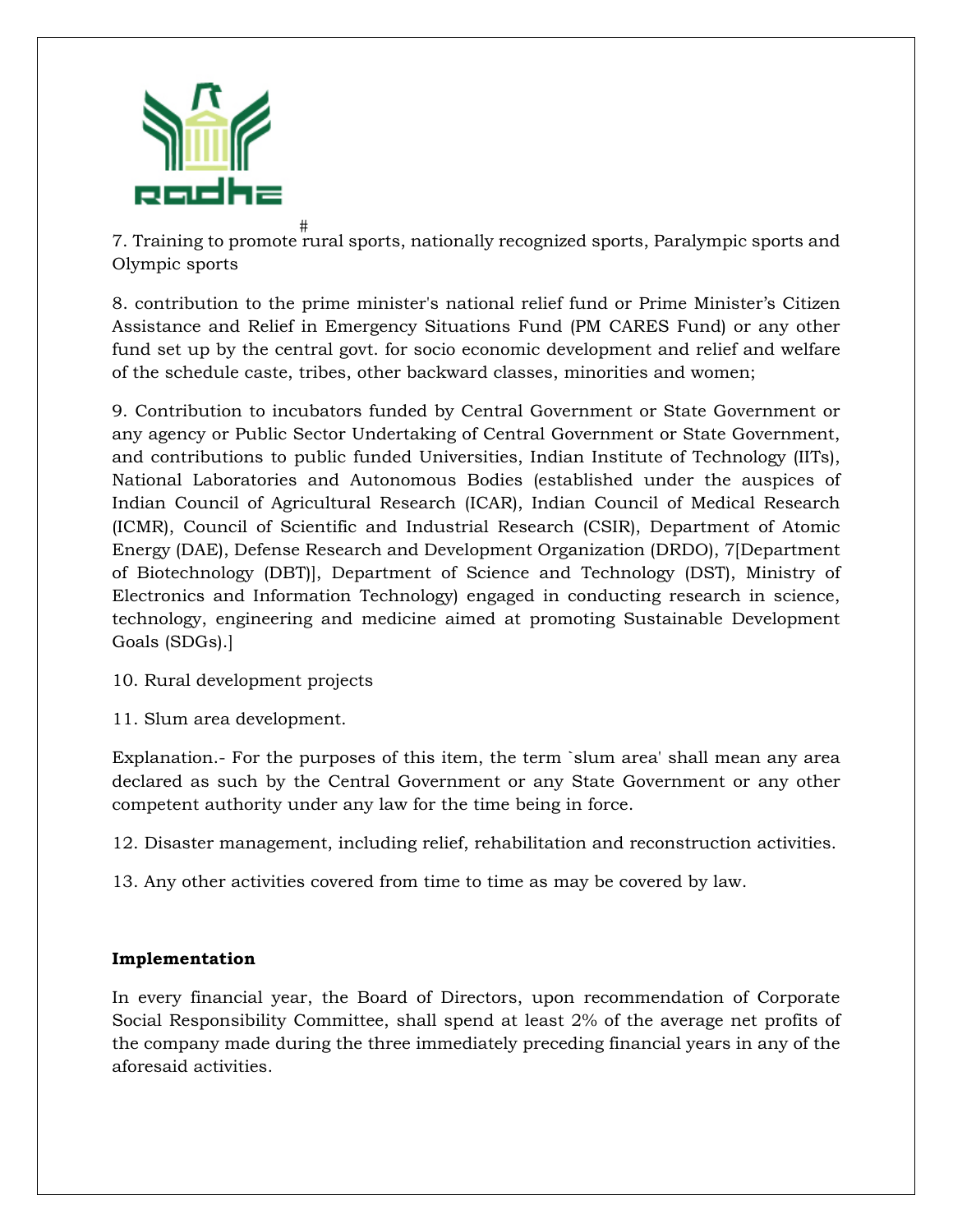

# The Board of Directors shall give preference to the local area and areas around it where it operates or has direct or indirect business presence, for spending amount on aforesaid activities.

In the event of company's non-spending the amount of CSR, the Board shall in its report made under clause (o) of sub section (3) of section 134, specify the reasons for not spending the amount.

The Company's CSR Projects shall be implemented either directly by the Company or through Company established under section 8 of the Companies Act or a registered public trust or a registered society, registered under section 12A and 80G of the Income Tax Act, established by the Company or by any third party and having an established track record of at least three years or through any company established under section 8 of the Act or a registered trust or a society established by the Central or State Government, any entity established under an Act of Parliament or a State Legislature.

Every Company who intends to undertake any CSR Activity on behalf of the Company is required to register itself with the Central Government. In such cases, the Company will specify the CSR Projects which may be undertaken by those Trusts in accordance with their Objects and administrative and accounting processes laid down in the respective Trust Deeds/ Memoranda and Articles of Association.

## **Monitoring**

Corporate Social Responsibility Committee shall monitor Corporate Social Responsibility Policy of the company from time to time and it shall provide its report to the Board of Directors on annual basis.

## **Procedure**

The CSR Committee shall formulate and recommend to the Board an annual action plan which shall include the following:

i. List of CSR projects to be undertaken as specified in Schedule VII of the Companies Act and as per Guidelines/ directives issued by the Government from time to time.

ii. Manner of execution of such projects

iii. The modalities of utilization of funds and implementation schedules for the projects

iv. Monitoring and reporting mechanism for the projects